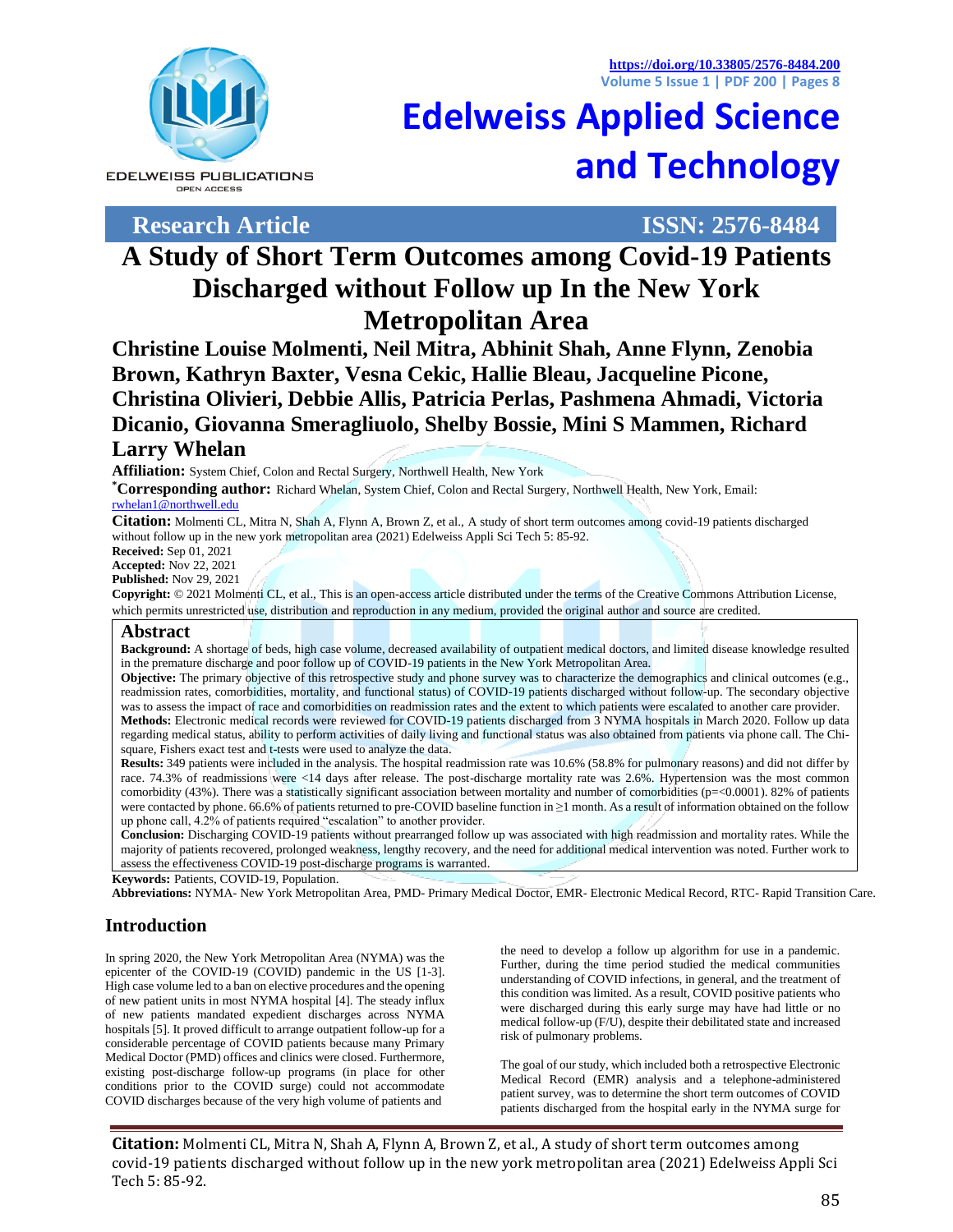whom medical F/U had not been arranged. The fate of this population in the first month of the pandemic, when attention and resources were appropriately focused on in patient care, was unclear. There was justifiably less concern for patients that had outpatient medical F/U prearranged before discharge; for this reason and because there was limited staff available to carry out this investigation, those with arranged F/U were not included in the study.

This work carries important public health implications regarding the risk of readmission and risk of death as well as the time needed for recovery. This descriptive study provides informative baseline data to determine the need for F/U programs post-discharge among COVID positive patients and can be used as a comparison for future studies that aim to assess the effectiveness of F/U programs in place for COVID patients post-discharge.

To our knowledge, there are limited data published in the COVID literature concerning the post-hospital course early in the pandemic and recovery of COVID patients discharged without F/U.

## **Methods**

#### **Patient Population**

Patients with confirmed Severe Acute Respiratory Syndrome coronavirus 2 (SARS-CoV-2) infection (via polymerase chain reaction (PCR) test) and those strongly suspected on clinical grounds to be infected who were discharged from one of 3 NW Health hospitals (Long Island Jewish Hospital (LIJ), Queens, NY; North Shore University Hospital (NSUH), Manhasset, NY; and Lenox Hill Hospital (LHH, New York, NY) during March 2020 for whom medical F/U had not been arranged were eligible for this study. Patients for whom post discharge medical F/U had been arranged, including outpatient MD's or other health care providers as well as those enrolled in the NW Health Solutions Rapid Transitions Care Management (NW HS TCM) program, were excluded.

#### **Data Collection**

Data for this study was obtained from the EMR, in retrospective fashion, and a NW COVID-19 Post-Discharge Follow up Quality Survey conducted from May 6 through June 20, 2020. The survey evaluated short-term outcomes of COVID patients and those suspected of having COVID who were discharged in March 2020 without F/U arranged. The survey objectives were to: 1) determine how often additional outpatient care or services, ER visits, or hospital readmissions were required, 2) to obtain functional recovery data and the time required to return to baseline, and 3) when indicated, to refer surveyed patients to a physician or other health care professional (escalation of care).

The COVID-19 Post-Discharge Quality Survey utilized the Research Data Capture (REDCap) management system and included a Part A (EMR data) and Part B (patient call data). Part A included 81 questions regarding demographics, co-morbidities, medications, admission/discharge dates, and hospital course. The EMR for each patient was queried for deaths, ER visits and NYMA rehospitalizations. Part B, a telephone administered survey, included 45 questions regarding functional status pre- and post-COVID, activities of daily living (ADLs), home O2 use, and the need for referrals and/or escalation(s).

Of note, in addition to obtaining the Part B data mentioned above, each phone call followed the NW Health Solutions (HS) teams Rapid Transition Care (RTC) COVID 19 program that was initiated in the NW hospitals by April 1, 2020. The NW HS team, which in normal times is responsible for the standardized telephone follow up of discharged patients at high risk for readmission, developed this program during the first month of the COVID 19 surge in New York.

The RTC COVID 19 program questions and format where adhered to despite the fact that the calls were being made 4-7 weeks after discharge rather than 1, 2, and 14 days post release (as mandated in the program). The staff used to carry out this quality survey were Department of Surgery employees that were redeployed to the study late in the shutdown period and included 1 nurse practitioner (NP), 6 physician assistants (PAs), 1 registered nurse (RN), and 3 MD's. This staff was divided into 2 groups, EMR data retrievers and outreach callers. The redeployed staff were trained by the NW COVID Rapid transitions team and utilized the NW HS TCM protocol for clinical and social assessment to ensure patient wellbeing.

Three call attempts were made per patient and, in some, a fourth call was made if a prior call was deemed inadequate. When needed, follow-up with a medical doctor or Advanced Care Professional (escalation) or referral(s) to a hospital or NW department service (PT, social services, etc.) Was arranged. This retrospective descriptive analysis was approved under a NW HS IRB.

#### **Statistical Analysis**

Demographic and clinical attributes were summarized using descriptive statistics. Means, medians, and standard deviations were calculated for normally distributed continuous variables and frequencies and percentages were calculated for categorical variables. Continuous variables were compared using t-tests and categorical variables compared using Chi-square or Fisher's exact tests. All tests were two tailed with a significance level of alpha = 0.05. Analyses were performed with Stata 16.0 for Mac (StataCorp LP, College Station, TX).

## **Results**

#### **Part A. EMR Review**

**Overall population - Table 1:** Part A analysis includes 349 patients (Table 1), from three NW hospitals (46.4% LIJ, 29.2% NSUH, and 24.4% LHH). Mean age was 55.3  $(\pm 15.8)$ , 53.9% were male and the majority were  $\leq 60$  years of age (62.2%). White and black patients were equally represented (31.2% and 30.7% respectively), 11.5% were Asian and 22.4% identified themselves as other/multiracial; 24.6% of patients were Hispanic.

Regarding medication use, 44% were currently taking hypertension or cardiac drugs, 4.6% pulmonary agents, 4.8% anti-coagulants or anti-platelet agents, and 0.85% immune-suppressive drugs (Table 1). When considering the 7 comorbidities determined a priori (hypertension, CAD, COPD, asthma, DM, CVA, and Parkinson's disease), 22.9% of patients had no comorbidities, 21.2% had one, and 55.9% had 2 or more. The mean number of comorbidities was 2.3  $(\pm 0.83)$ . Of note, 37.5% of patients had a BMI of 30 or greater.

Hospital course analyses found 12 patients (3.4%) admitted to the ICU and 4 intubated (1.2%). The mean length of stay (LOS) was 4.0  $(\pm 3.3)$  days with 39.9% under 3 days, 49.3% from 3 to <8 days, and  $10.8\% \geq 8$  days. Most patients (88.5%) were discharged home; the remaining were discharged to skilled nursing facilities (3.7%), inpatient rehabilitation facilities (0.9%), group homes (3.4%), or a psychiatric (1.4%) or other facility (2%).

**Hospital readmissions and ER visits - Table 2:** Of the 349 COVID patients (n=349) assessed there were 37 hospital readmissions (10.6%) in 34 patients (3 patients were readmitted twice); 74.3% occurred within 2 weeks and 17.4% after 45 days (Table A). The mean age of the readmitted patients vs. those not readmitted was 61.5  $(\pm 16.4)$  and 54.6 ( $\pm 15.6$ ) years, respectively ( $p=0.008$ ). Readmission reasons included pulmonary problems (n=20, 58.8%), weakness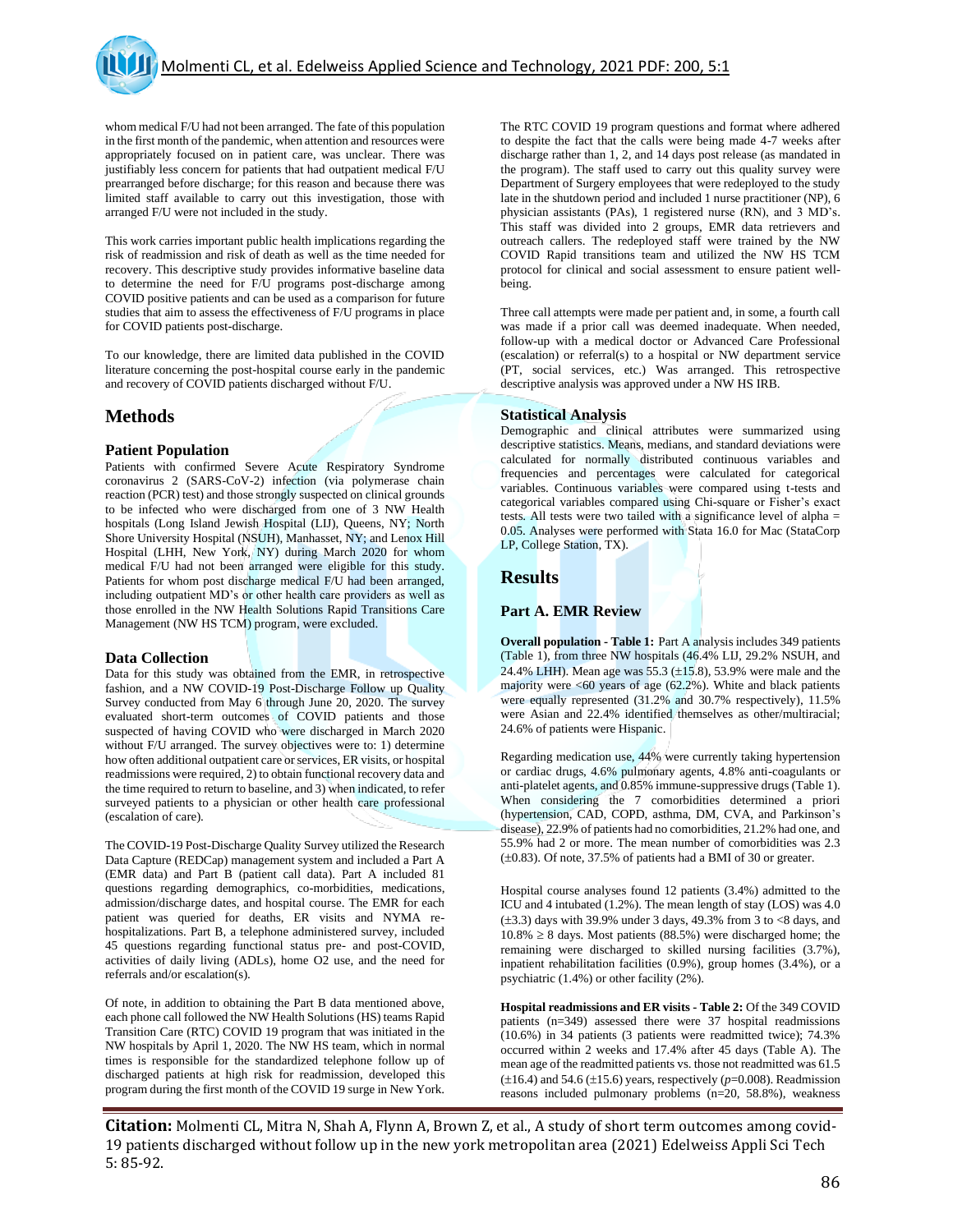related/falls/syncope (n=5, 13.8 %), cardiovascular issues (n=3, 8.8%), and GI bleed (n=1, 2.8 %). There was a significant difference (*p*=0.002) between the mean comorbidity rates of the readmitted patients (3.4  $\pm$  2.8) and non-readmitted patients (2.1  $\pm$  2.1). No significant differences in the mean LOS of the readmitted vs. nonreadmitted patients was noted. There were no significant differences related to race/ethnicity between the readmitted and non-readmitted patients.

Fifteen of the 349 patients made an ER visit following discharge (without hospital readmission) (4.3%). The mean age was 51.6  $(\pm 16.3)$  years. The time from discharge to ER visit was:  $\leq 2$  weeks (43.8 %), 2-4 weeks (6.25%), >28-45 days (37.5%), and >45 days (12.5%). Pulmonary problems (n=3, 20.0%), weakness related/fall  $(n=3, 20\%)$ , and GI issues (abdominal pain, diarrhea, vomiting  $(n=3, 10\%)$ 20%) were the most common reasons for ER visits [not all data presented]. Pulmonary issues were more likely among those readmitted to the hospital compared to those who visited the ER only  $(p=0.01)$ . The number of comorbidities, LOS, and race were similar for the ER only and hospital readmitted patients.

**Mortality -Table 3:** The mortality following initial discharge was 2.6% (n=9); 7 (77.8%) patients died in hospital post readmission, 1 patient died at home, and the site of death for 1 patient is unknown (family witheld information). All 9 deaths were attributed to COVID. The mean age among the deceased was  $75.2 \ (\pm 9.2)$  vs.  $54.7 \ (\pm 15.6)$ among survivors  $(p=0.0001)$ . Deceased patients had almost threetimes as many comorbidities as survivors  $(5.6 \pm 4.0 \text{ vs. } 2.2 \pm 2.1, p)$ <0.0001). The incidence of HTN, CAD, and COPD were significantly higher among the deceased versus the survivors.

None of the patients who died had been in an ICU or intubated during their original admission. A higher proportion of the deaths had been discharged to a nursing facility, inpatient rehabilitation, or other facility. The racial distribution and initial LOS were similar for the deceased and survivors. Of those readmitted, the mortality rate was 20.6%. Of the 7 deaths that occurred after readmission: 3 patients were made DNR/DNI after readmission and later passed while receiving supportive care, 1 was admitted to the ICU and intubated (later had pulseless activity arrest), and 1 patient who had been stable was found unresponsive (an arrest called but patient revived). Details for the remaining 2 deaths readmitted to non-NW hospitals are not available.

**Part B. Telephone Survey Results - Table 4:** Of the 349 completed Part A patients, 287 (82%) were successfully contacted for the phone survey (10.3% were not reachable, 3.1% had non-working/incorrect numbers, and 0.6% refused). The great majority of the calls (95%) were made 6 weeks or longer after discharge. Most patients after discharge were living with family or friend(s).

A substantial percentage lived alone (21.2%) but some of this group were visited by family and friends. A home health aide was available for 6.6% of the population. At the time of the phone call the majority of patients could walk independently, get out of bed, cook and feed themselves, and get to the bathroom. However, 10.2% needed a bedside commode, 17.0% felt weak, and 8.8% were short of breath. Only 3.9% had supplemental  $O_2$  post discharge and only 13.3% had oxygen saturation monitors.

At the time of hospital discharge, 10.1% of patients reported normal overall function, 18.1% were close to normal, 58.9% felt weak, 19.2% were walking short distances, 12.5% were bedbound, and 32.4% experienced shortness of breath. Two weeks post-discharge, 31.7% were functioning normally, 27.2% were close to normal, 29.3% felt weak, 16.0% were short of breath, 12.2% were walking short distances and 3.5% were bedbound. The following results were noted in response to the question "how long after hospital release were you functioning normally": less than 2 weeks, 3.9%; 2-4 weeks, 28.0%; 28-45 days, 35.1%; after 45 days, 15.4%. Importantly, at the time of the phone call, 16.1% were not yet back to normal. The calls were made >6 weeks post-discharge in 95%.

Escalations to an advanced care practitioner or physician were made for 12 of the 287 patients contacted (4.2%) and referrals to other services made for 11 patients (3.8%). Despite the lack of prearranged follow-up, 208 (74.3%) patients had communicated with their PMD (42.8% in person, 47.1% via phone, 14.9% online).

## **Discussion**

During the early NYMA COVID surge the focus was, correctly, on inpatient care while the spectrum of disease severity, duration, and late complications (beyond pulmonary) were poorly understood. There was a dire need to discharge patients quickly to provide adequate space for the rising volume of patients being admitted to the hospital, even though COVID specific follow-up programs did not exist at that time. Numerous patients (64% of all COVID discharges from 3 NYMA hospitals) were released without followup arranged and these patients were the focus of this study.

Most discharged patients were less than 60 years old; over 50% had 2 or more high risk comorbidities and 38% were obese. Only 3.4% of patents had gone to an ICU and 1.2% were intubated; the LOS for the majority of patients was in the range of 2-5 days. Only a few went home with oxygen or saturation monitors. Because at discharge only 10% were back to normal, 58% were weakened, and 32% were short of breath, these patients may have been released prematurely. While most patients recovered at home without major issues, many noted fatigue and weakness for a month or more, and in 31.5% of patients it took at least 6 weeks (or more in some cases) to fully recover.

These results show that many COVID patients feel weak and are not back to normal for a long period after discharge. A proportion required ER visits or readmission (see below) and some needed additional outpatient follow-up or intervention. At the time of the telephone survey, the vast majority were able to perform all ADL's, though, 31.5% were still not back to normal function. Importantly, despite the lack of formal follow-up, by 6 weeks, 74% of patients had interacted with a health care provider.

Importantly, 34 patients (9.7%) required readmission, 72% within 2 weeks; they were older than those not readmitted (61.5 vs. 54.6 years). As per previous reports, respiratory problems were the most common reason for readmission. COVID may have been indirectly responsible for another 25% of readmissions (cardiac problems, weakness, syncope, falls, GI bleed, etc.) [6]. the readmitted patients, on average, had significantly more high-risk comorbidities than nonreadmitted patients. Importantly, race and initial LOS, were not different among those readmitted compared to those who were not readmitted. None of the readmitted patients had been in the ICU or intubated during their first hospitalization.

Unfortunately, 7 patients died during the second hospitalization and 2 others died out of hospital (overall mortality 2.6%); their mean age was 75 (p<0.05 vs. survivors). Not surprisingly, significantly more patients that died had HTN, COPD, and CAD vs. the survivors; this is in agreement with the COVID literature as regards relevant comorbidities [7]. Also of note, a higher percentage of the deaths were initially discharged to an extended care or rehabilitation facility.

Of note, 4.3% of patients had an ER visit (without readmission) after initial discharge. Over half of these ER visits occurred a month or more post discharge. Pulmonary issues prompted the visit in only 20 % of cases. However, in 40 % the ER visit was for reasons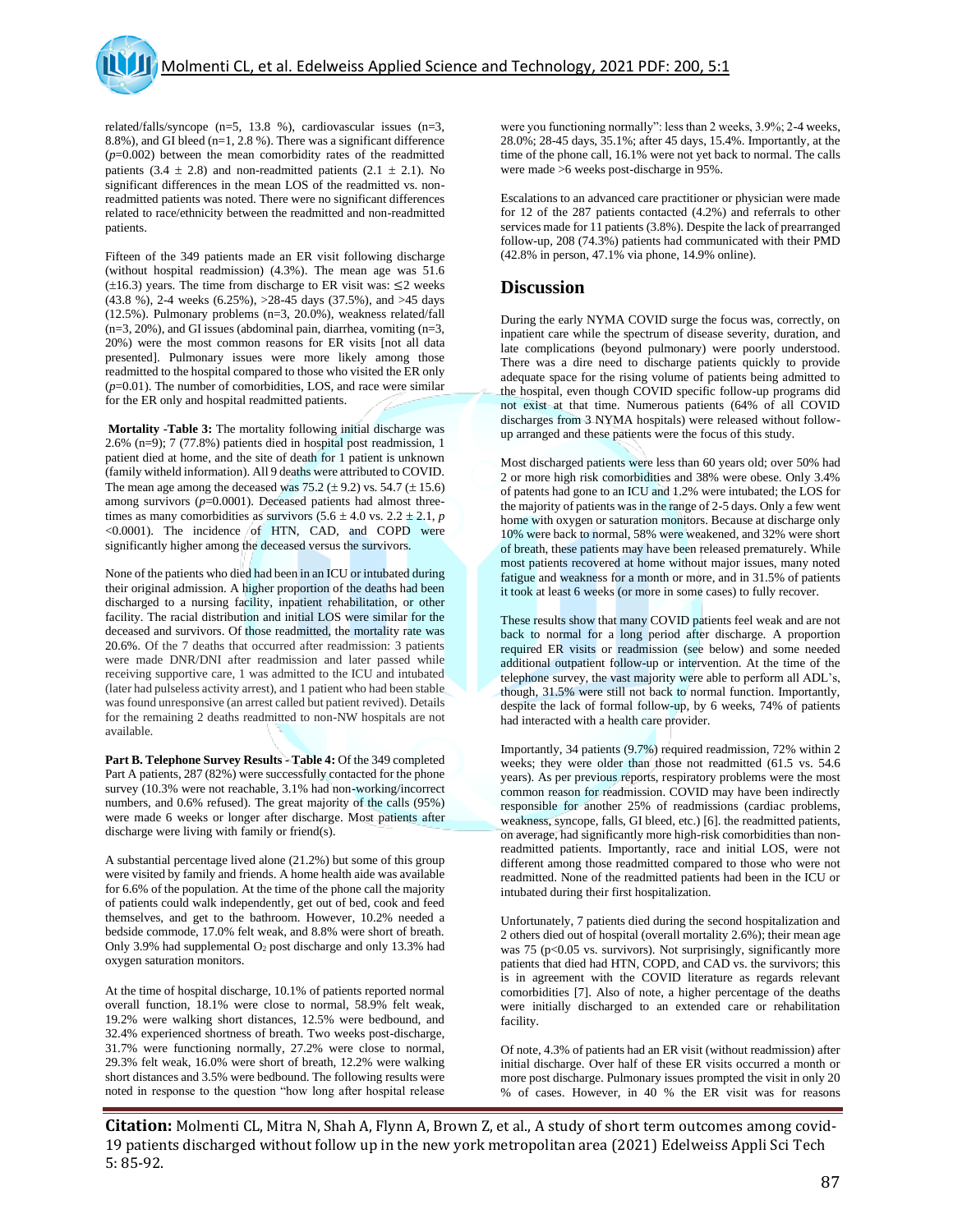(weakness, falls, diarrhea, bleeding, etc.) that may have been COVID related. Also, the comorbidity, race, and initial LOS profile of the ER group was similar to those patients not requiring ER visits. All told, a high rate of ER visits and readmission (14% total) was noted.

|                                                                     | $N = 349$  |
|---------------------------------------------------------------------|------------|
| Age categories                                                      |            |
| $60+, n$ (%)                                                        | 130 (37.3) |
| < 60                                                                | 217 (62.2) |
| $>= 60$ and $< 70$                                                  | 67(19.2)   |
| $>=70$ and $<80$                                                    | 46 (13.2)  |
| $>= 80$                                                             | 19(5.4)    |
| Ethnicity, $n$ (%)                                                  |            |
| Hispanic                                                            | 46 (24.6)  |
| Non-Hispanic                                                        | 136(72.7)  |
| Don't know                                                          | 5(2.7)     |
| Race, $n$ (%)                                                       |            |
| White                                                               | 109 (31.2) |
| <b>Black or African American</b>                                    | 107 (30.7) |
| Asian                                                               | 40(11.5)   |
| Native Hawaii/Pacific Islander                                      | 6(1.7)     |
| Other/multiracial                                                   | 78 (22.4)  |
| Unavailable/unknown                                                 | 9(2.6)     |
|                                                                     |            |
| <b>Mortality</b>                                                    |            |
| Deceased, n (%)                                                     | 9(2.6)     |
| Age, mean (SD)                                                      | 75.2 (9.2) |
| Cause of death                                                      |            |
| COVID related, n (%)                                                | 9(100)     |
| Comorbidities                                                       |            |
| Number comorbidities, overall, mean (SD)                            | 2.3(0.83)  |
| 0 comorbidities                                                     | 80 (22.9)  |
| 1 comorbidity                                                       | 74(21.2)   |
| $>=$ 2 comorbidities                                                | 195 (55.9) |
| Obesity (BMI $>=$ 30), n (%)                                        | 131(37.5)  |
| Hypertension                                                        | 150(43.1)  |
| Coronary artery disease                                             | 26(7.5)    |
| <b>Diabetes</b>                                                     | 78 (22.5)  |
| <b>COPD</b>                                                         | 11(3.2)    |
| Parkinson's Disease                                                 | 3(0.86)    |
| <b>CVA</b>                                                          |            |
|                                                                     | 6(1.7)     |
| Asthma                                                              | 32(9.4)    |
| Pre-admission medications                                           |            |
| Insulin/oral diabetic agent, n (%)                                  | 68 (19.5)  |
| Blood Pressure Meds, n (%)                                          | 127 (36.4) |
| Anticoagulant, n (%)                                                | 16(4.6)    |
| Antibiotics, n (%)                                                  | 14(4.01)   |
| Anti-Cholesterol, n (%)                                             | 34 (9.74)  |
| Antihistamine, n (%)                                                | 7(2.01)    |
| Psych related, n (%)                                                | 16 (4.58)  |
| Aspirin, n (%)                                                      | 6(1.72)    |
| Anti Seizure, n (%)                                                 | 14(4.01)   |
| Other Cardiac, n (%)                                                | 26 (7.45)  |
| Inhalers, $n$ $(\%)$                                                | 16(4.58)   |
| Other, $n$ $(\%)$                                                   | 59 (16.91) |
| Length of Stay (LOS)                                                |            |
| LOS, mean (SD)                                                      | 4.0(3.3)   |
| $<$ 3 days                                                          | 140 (39.9) |
| $3$ days to $< 8$ days                                              | 173 (49.3) |
| >=8 days                                                            | 38 (10.8)  |
| ICU Admissions, n (%)                                               | 12 (3.4)   |
| Intubations, n (%)                                                  |            |
|                                                                     | 4(1.2)     |
|                                                                     |            |
| <b>Discharge location</b>                                           |            |
| Home                                                                | 309 (88.5) |
| Other                                                               | 40 (11.5)  |
| Skilled nursing facility                                            | 5(1.4)     |
| <b>Extended Skilled Nursing</b>                                     | 8 (2.3)    |
| Discharge to adult/group home                                       | 12 (3.4)   |
| Psychiatric facility                                                | 5(1.4)     |
| Inpatient rehab facility                                            | 3(0.9)     |
| Other                                                               | 7(2.0)     |
| Abbreviations: Lenox Hill Hospital (LHH), Long Island Jewish (LIJ), |            |
| North Shore University Hospital (NSUH)                              |            |

|                                                                                    | No                                       | Hospital              | ER                            | $\boldsymbol{P}$ |  |  |  |
|------------------------------------------------------------------------------------|------------------------------------------|-----------------------|-------------------------------|------------------|--|--|--|
|                                                                                    | readmission                              | <b>Readmission</b>    | Visit                         | value            |  |  |  |
|                                                                                    | Patients n=<br>315                       | Patients n=<br>34     | $n=15$                        |                  |  |  |  |
|                                                                                    | Events n=                                | Events n=             | $n=15$                        |                  |  |  |  |
|                                                                                    | n/a                                      | 37                    |                               |                  |  |  |  |
| Age, mean (SD)                                                                     | 54.6 (15.6)                              | 61.5(16.4)            | 51.6<br>(16.3)                | 0.03             |  |  |  |
| Length of stay, mean<br>(SD)                                                       | 3.9(3.0)                                 | 3.8(4.2)              |                               | 0.79             |  |  |  |
|                                                                                    | <b>Readmission Reason*</b>               |                       |                               |                  |  |  |  |
| Respiratory                                                                        | n/a                                      | 20(58.8)              | 3<br>(20.0)                   | 0.02             |  |  |  |
| Cardiac                                                                            | n/a                                      | 3(8.8)                | 0(0.0)                        | 0.54             |  |  |  |
| Other                                                                              | n/a                                      | 13 (38.2)             | 12                            | 0.01             |  |  |  |
|                                                                                    | Comorbidities                            |                       | (80.0)                        |                  |  |  |  |
| Number of                                                                          |                                          |                       |                               |                  |  |  |  |
| comorbidities, mean<br>(SD)                                                        | 2.1(2.1)                                 | 3.4(2.8)              | 2.5<br>(2.8)                  | 0.31             |  |  |  |
| Number of<br>comorbidities, n (%)                                                  |                                          |                       |                               |                  |  |  |  |
| 0 comorbidities                                                                    | 78 (24.8)                                | 2(5.9)                | 3<br>(20.0)                   |                  |  |  |  |
| 1 comorbidity                                                                      | 65 (20.6)                                | 9(26.5)               | 5<br>(33.3)<br>7              |                  |  |  |  |
| $>=$ 2 comorbidities                                                               | 174 (54.6)                               | 23(67.7)              | (46.7)                        |                  |  |  |  |
|                                                                                    | List of comorbidities, n (%)             |                       |                               |                  |  |  |  |
| Obese $(BMI >=30)$<br>Hypertension                                                 | 121 (38.4)<br>131 (41.6)                 | 10(29.4)<br>19 (57.6) | 0.3<br>0.08                   |                  |  |  |  |
| Coronary artery                                                                    |                                          |                       |                               |                  |  |  |  |
| disease                                                                            | 21(6.4)                                  | 6(17.7)               | 0.02                          |                  |  |  |  |
| Diabetes mellitus                                                                  | 69 (21.7)                                | 10(30.3)              | 0.27                          |                  |  |  |  |
| Respiratory                                                                        | 36(11.6)                                 | 7(21.3)               | 0.26                          |                  |  |  |  |
| <b>CVA</b>                                                                         | 5(1.6)                                   | 1(3.0)                | 0.45                          |                  |  |  |  |
| Other                                                                              | 122 (39.0)                               | 9(27.3)               | 0.26                          |                  |  |  |  |
| Race                                                                               |                                          |                       | $\overline{4}$                |                  |  |  |  |
| White, n (%)<br><b>Black or African</b>                                            | 91 (28.9)                                | 13 (38.2)             | (26.7)                        |                  |  |  |  |
| American, n (%)                                                                    | 94 (29.8)                                | 10(29.4)              | 3<br>(20.0)<br>$\overline{4}$ |                  |  |  |  |
| Asian, n (%)<br>Native Hawaii/Pacific                                              | 34(10.8)                                 | 2(5.9)                | (26.7)                        |                  |  |  |  |
| Islander, n (%)                                                                    | 6(1.9)                                   |                       |                               |                  |  |  |  |
| Other/multiracial, n<br>(% )                                                       | 66(21)                                   | 8(23.5)               | $\overline{4}$<br>(26.7)      |                  |  |  |  |
| Unavailable/unknown,<br>n(%)                                                       | 8(2.5)                                   | 1(2.9)                | 0(0.0)                        | 0.33             |  |  |  |
|                                                                                    | Time to readmission among deceased (n=9) |                       |                               |                  |  |  |  |
| Patients Readmitted 0<br>to $<$ 14 days                                            | n/a                                      | 6(85.7)               |                               |                  |  |  |  |
| <b>Patients Readmitted</b>                                                         |                                          |                       |                               |                  |  |  |  |
| $>=$ 14 days to $<$ 28<br>days                                                     | n/a                                      |                       |                               |                  |  |  |  |
| <b>Patients Readmitted</b>                                                         |                                          |                       |                               |                  |  |  |  |
| $>=$ 28 days to $<$ 45<br>Days                                                     | n/a                                      | 1(14.3)               |                               |                  |  |  |  |
| <b>Patients Readmitted</b><br>$>45$ days                                           | n/a                                      |                       |                               |                  |  |  |  |
| ICU admission during<br>readmission                                                |                                          | 1(2.6)                |                               |                  |  |  |  |
| *Based upon events, not number of patients (Timeline data missing for one hospital | patient)                                 |                       |                               |                  |  |  |  |

**Table 2:** Hospital readmissions and ER visits groups (Part A, EMR Review).

This study provides data from the first 4-6 weeks of the pandemic in the NYMA which was the hardest struck area in the US at that time. During this period of time the health the number of COVID admissions was such that all elective surgery was cancelled and most outpatient offices closed. The great majority of patients in hospital during this period had COVID infection.

New "pop up" ICU's were necessary to handle the volume of severely ill COVID patients and other lower acuity hospital beds were temporarily added at many regional hospitals. Also, an impressive number of health care workers were re-deployed to staff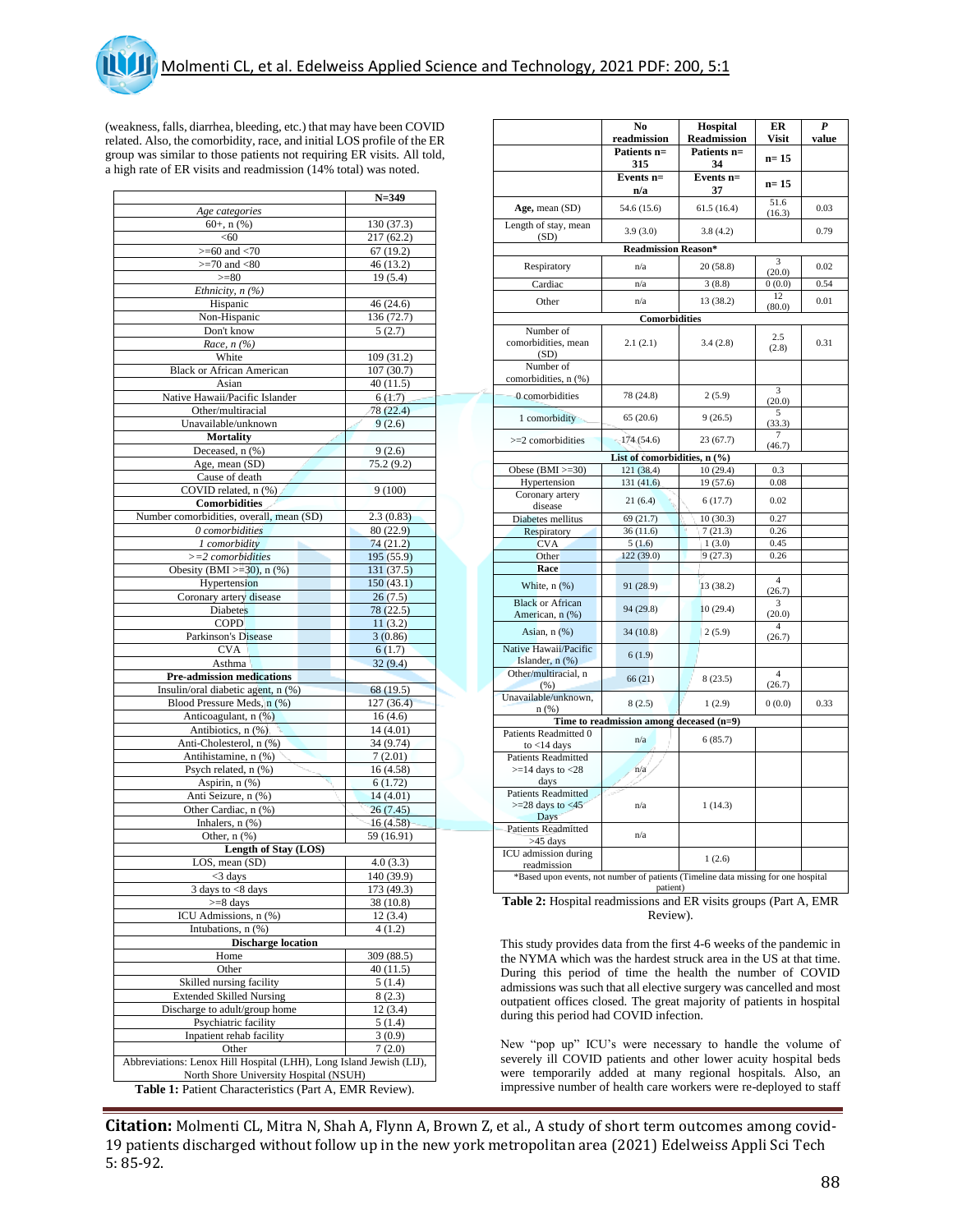new in patient floors and units. The stress to the health care system at this time is hard to comprehend retrospectively. To accommodate the continual influx of new COVID patients, prompt discharge of COVID patients was necessary. It was not possible during this time to arrange F/U for all patients for reasons already mentioned. Also, the medical community in the NYMA and worldwide did not yet fully understand this viral illness; the intermediate and long term sequellae of this illness was unknown. Effective treatment for COVID was slowly being formulated. This study reveals the fate of patients discharged in March 2019 without arranged F/U. The results are sobering yet, not surprising, given the circumstances. Thankfully, the great majority survived. Also, to its great credit, the Health care system pivoted very rapidly to face, head on, the pandemic. A safety net for COVID discharges was developed and implemented in very short order.

|                                        | <b>Deceased</b>     | Living              | P value       |
|----------------------------------------|---------------------|---------------------|---------------|
|                                        | $n=9$               | $n=340$             |               |
| <b>Comorbidities</b>                   |                     |                     |               |
| Number of comorbidities, mean (SD)     | 5.6(4.0)            | 2.2(2.1)            | p<br>< 0.0001 |
| Number of comorbidities, n (%)         |                     |                     |               |
| 0 comorbidities                        | 0(0.0)              | 80(23.5)            |               |
| 1 comorbidity                          | 0(0.0)              | 74 (21.8)           |               |
| $>=$ 2 comorbidities                   | 9(100.0)            | 186 (54.7)          |               |
|                                        |                     |                     | 0.02          |
| List of comorbidities, $n$ (%)         |                     |                     |               |
| Obesity (BMI>=30)                      | 3(33.3)             | 128 (37.7)          | $\mathbf{1}$  |
| Hypertension (n=8 deaths 1<br>missing) | 8(100.0)            | 142(41.8)           | 0.001         |
| Coronary artery disease                | 3(33.3)             | 23(6.8)             | 0.02          |
| Diabetes $(n=8$ deaths 1 missing)      | 4(50)               | 74 (21.8)           | 0.08          |
| COPD $(n=8$ deaths 1 missing)          | 2(25.0)             | 9(2.7)              | 0.02          |
| <b>CVA</b>                             | 0(0.0)              | 6(1.8)              | $\mathbf{1}$  |
| Asthma $(n=8$ deaths 1 missing)        | 1(12.5)             | 31(9.3)             | 0.55          |
|                                        |                     |                     |               |
| Hospital original admission details    | Deceased<br>$(n=9)$ | Living<br>$(n=340)$ |               |
| Length of stay                         |                     |                     |               |
| Mean (SD)                              | 4.6(3.8)            | 3.9(3.2)            | 0.53          |
| Range, days                            | $2-14$ days         | $0-21$ days         |               |
| Median, days                           | Δ                   | 3                   |               |
| Length of stay, $n$ $(\%)$             |                     |                     |               |
| $<$ 3 days                             | 3(33.3)             | 137 (40.3)          |               |
| $>=$ 3 and 8 days                      | 5(55.6)             | 167(49.1)           |               |
| $>= 8$ days                            | 1(11.1)             | 36(10.6)            |               |
|                                        |                     |                     | 0.18          |
| <b>Discharge disposition</b>           |                     |                     |               |
| Home                                   | 5(55.6)             | 305(89.2)           |               |
| SNF, Rehab, or other                   | 4(44.4)             | 37(10.2)            |               |

**Table 3:** Patient Mortality (Part A, EMR Review).

This study provides data from the first 4-6 weeks of the pandemic in the NYMA which was the hardest struck area in the US at that time. During this period of time the health the number of COVID admissions was such that all elective surgery was cancelled and most outpatient offices closed. The great majority of patients in hospital during this period had COVID infection.

New "pop up" ICU's were necessary to handle the volume of severely ill COVID patients and other lower acuity hospital beds were temporarily added at many regional hospitals. Also, an impressive number of health care workers were re-deployed to staff new in patient floors and units. The stress to the health care system at this time is hard to comprehend retrospectively. To accommodate the continual influx of new COVID patients, prompt discharge of COVID patients was necessary. It was not possible during this time to arrange F/U for all patients for reasons already mentioned. Also, the medical community in the NYMA and worldwide did not yet

fully understand this viral illness; the intermediate and long term sequellae of this illness was unknown. Effective treatment for COVID was slowly being formulated. This study reveals the fate of patients discharged in March 2019 without arranged F/U. The results are sobering yet, not surprising, given the circumstances. Thankfully, the great majority survived. Also, to its great credit, the Health care system pivoted very rapidly to face, head on, the pandemic. A safety net for COVID discharges was developed and implemented in very short order.

Greater knowledge of COVID combined with a proper follow-up program should allow for early detection of issues and allow for rapid intervention. By April 2020 it was clear that lung problems were common after discharge; as a result, a much greater percentage of discharged patients had home oxygen saturation monitors and oxygen available. Also, a specific follow-up program was started at the NW hospitals in question (COVID-19 TCM program) for all COVID discharges in April; patients were called 4 times in the first two weeks. Also, COVID treatment evolved. These changes decreased ER visit and hospital readmission rates. An ongoing survey, similar to this one, regarding April discharges at the same NW hospitals with the NW TCM program in place aims to answer these questions.

There are few reports that address the early post-discharge time period among COVID patients. An article from the NW system, with mean follow-up of 4.4 days reported a 2.2% readmission rate and a median time to readmission of 3 days [3]. Another study of 2,864 discharges from 5 NYMA hospitals, with follow up of  $\geq 14$  days, reported that 3.6% (103 patients) returned to the ER after a median of 4.5 days [2]. Of these, 56 were readmitted (2% of the overall group). Pulmonary issues prompted the ER visit in half the patients. Unlike the current study, significantly more of the patients that went to the ER had HTN and COPD vs. the group that did visit the ER.

Also, the ER cohort had a significantly shorter LOS and lower ICU admission rate during the index admission vs. the comparison group. Of the readmitted patients, 5.8% required the ICU and 3.6% died [2]. It should also be noted that the patients surveyed in this study may not be representative of the entire March 2020 discharge population. It is possible that among the group with arranged medical follow-up (not surveyed), there were more patients that required intubation, ICU care, or had more severe COVID related issues because it seems unlikely that such patients would have been discharged without outpatient follow-up. This might explain, in part, why such a small number of surveyed patients required the ICU or intubation.

Another limitation is that this is a descriptive study of one patient population. The lack of a comparison population for which post discharge follow-up had been arranged prevents us from assessing the impact of follow-up on the disease course and recovery. We postulate that the readmission rate would be lower for patients contacted early after discharge. In addition, our results are limited by the fact that 20% of the population could not be reached by phone. The course of these patients is unknown. It is likely that some in this group have difficult living situations or are high risk. This missing subset of data may have impacted the results. These data are also limited by the lack of detailed data regarding readmissions and deaths that occurred in non-NW hospitals. Basic data about admissions or ER visits in the NYMA can be obtained from the Health Information Exchange however EMR details from non-NW hospitals could not be accessed.

This retrospective quality study and survey was feasible only because of the collaboration of the NW HS Rapid Transition Care COVID 19 team (responsible for contacting COVID patients 3 times early post discharge, from April 1, 2019 onward) and the redeployed surgical staff. The latter were taught and supervised by the former